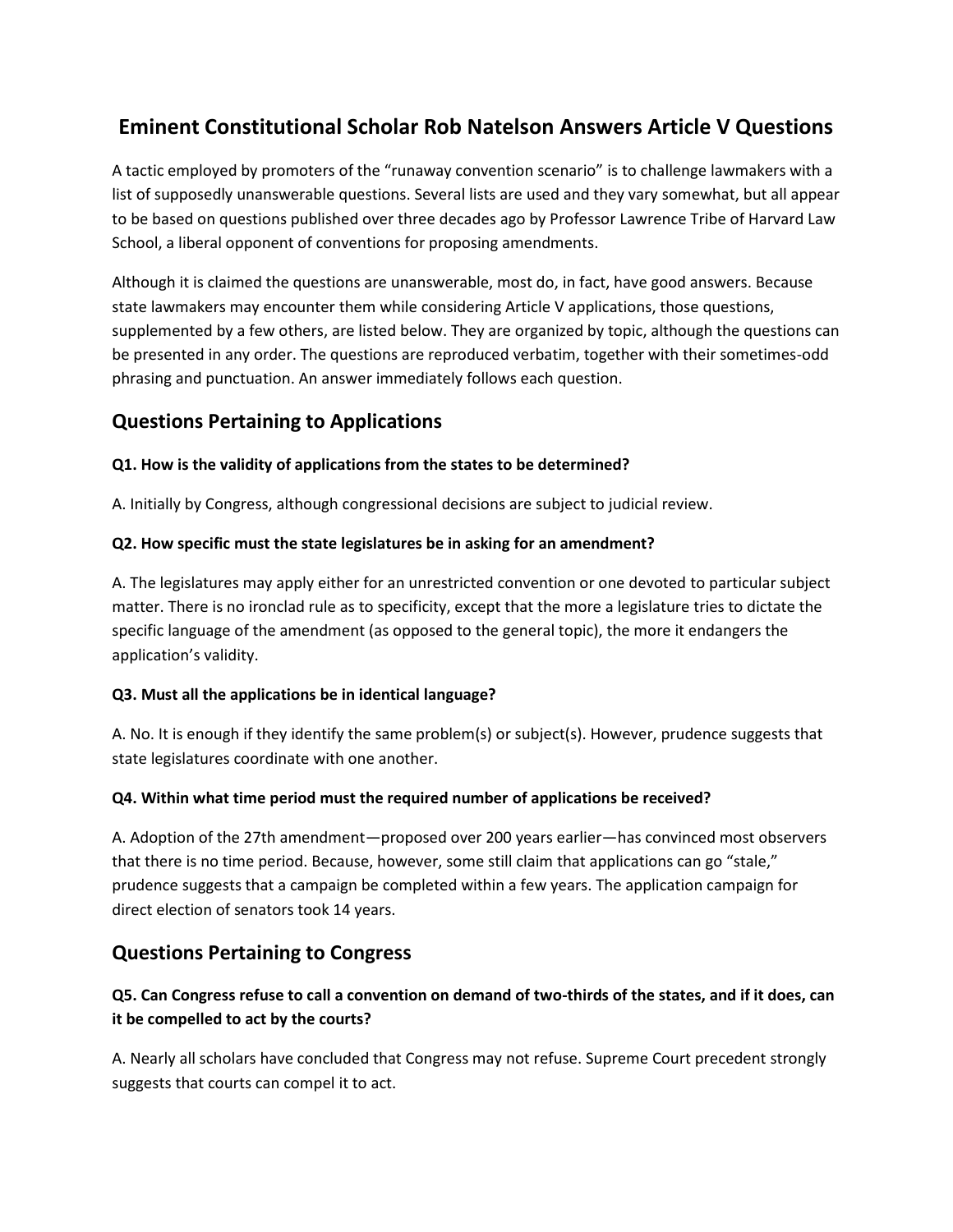## **Q6. Would Congress decide to submit Con Con [sic] amendments for ratification to the state legislators or to a state constitutional convention as permitted under Article V of the Constitution?**

A. Article V specifies that the question is up to Congress— as is true of any amendment, whether proposed by Congress or by a convention. Incidentally, the convention that ratifies an amendment is called a "state ratifying convention," not a "state constitutional convention."

## **Questions Pertaining to Delegates and Delegate Selection**

**Q7. Who are the delegates, and how are they to be chosen? (Other versions of this are (1) How would Delegates be selected or elected to a Constitutional [sic] Convention? and (2) What authority would be responsible for electing the Delegates to the convention?)**

A. Delegates (more properly called "commissioners") are representatives of their respective state legislatures and are chosen as the state legislature directs.

#### **Q8. What authority would be responsible for deter- mining the number of delegates from each state?**

A. This and related questions are determined in each state by that state's legislature—just as is true for delegates to other conventions, such as state conventions for ratifying amendments.

## **Q9. Would delegates be selected based on population, number of registered voters, or along party lines?**

A. See the answer to Question #8.

#### **Q10. Would delegates be selected based on race, ethnicity or gender?**

A. The Equal Protection Clause of the Fourteenth Amendment, the Due Process Clause of the Fifth Amendment, and the Supreme Court cases interpreting them forbid election on these grounds.

## **Questions Pertaining to Convention Organization and Procedure**

**Q11. Can the convention act by a simple majority vote, or would a two-thirds majority be required, as in Congress, for proposing an amendment? (Other versions are (1) Would proposed amendments require a two-thirds majority vote for passage? and (2) How would the number of votes required to pass [or propose] a Constitutional Amendment be determined?)**

A. The convention acts by a simple majority of the represented states. The convention may, by a simple majority of the represented states, alter that voting rule.

**Q12. How is a convention to be financed, and where does it meet? (Related versions of are (1) What authority would be responsible for selecting the venue for the Convention?, and (2) Where would the Convention be held?, and (3) Who will fund this Convention?)**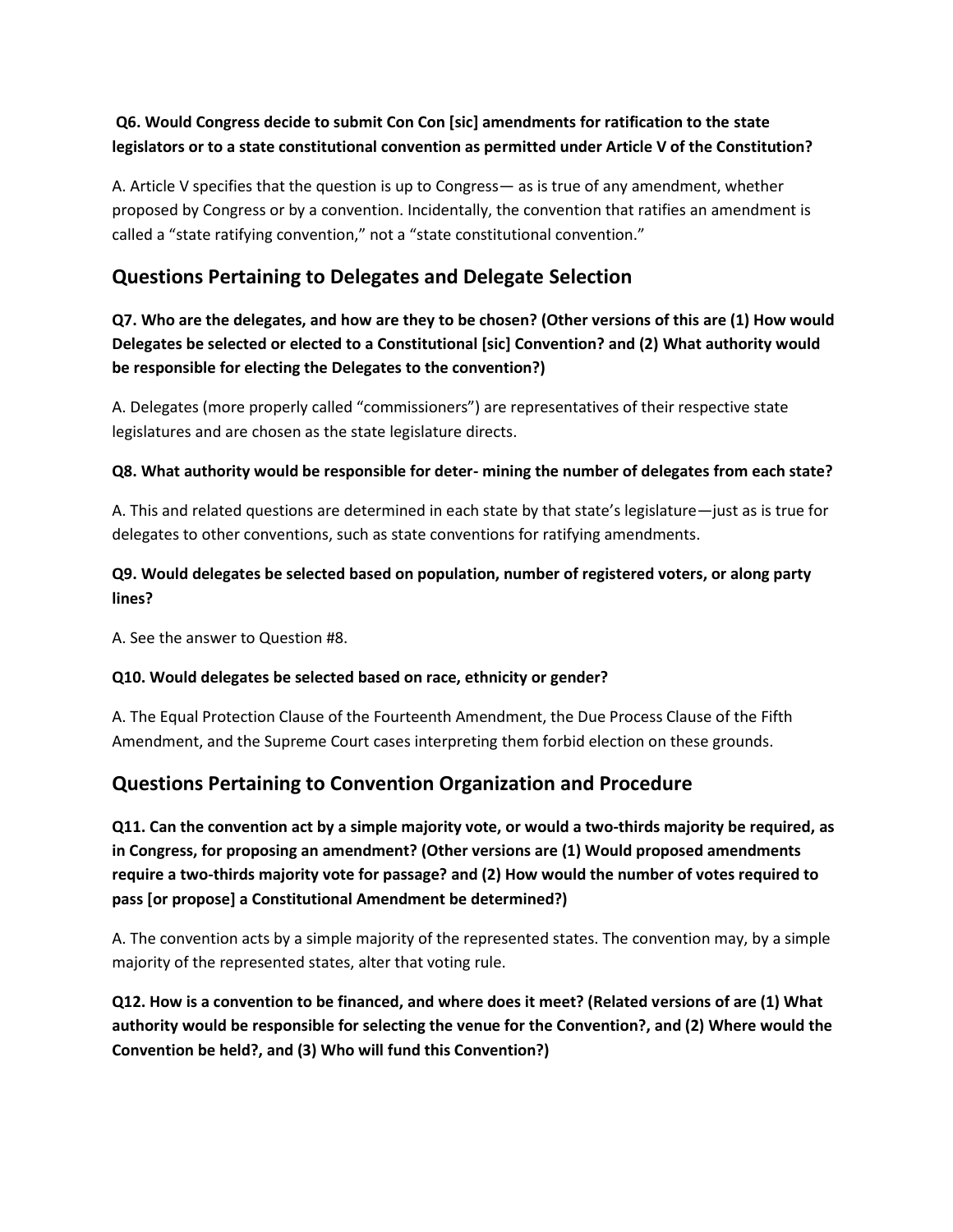A. A convention for proposing amendments is a conclave of state "committees," each made up of state commissioners. It therefore is financed by the states. Congress, in the convention call, specifies the initial meeting place, but the convention may alter that meeting place.

#### **Q13. May the convention propose more than one amendment?**

A. Yes—but only if they are all within the agenda of the convention, as prescribed by the applying states.

#### **Q14. Is there a time limit on the proceedings, or can the convention act as a continuing body?**

A. There is no fixed time limit—the convention can meet until it decides whether to propose amendments and which ones to propose. But a convention is, by definition, not a continuing body. It has no authority beyond deciding whether to propose amendments within the subject matter prescribed in the applications. Once that is performed, it must adjourn. Additionally, states may recall and/or replace their commissioners at any time.

## **Q15. What authority would be responsible for organizing the convention, such as committee selection, committee chairs and members, etc.? (A related question is, How would the Chair of the Convention be selected or elected?)**

A. Organizational details such as these are fixed in rules adopted by the convention itself, in accordance with nearly universal American Convention procedures. Conventions universally elect their own permanent officers.

#### **Q16. How would the number of delegates serving on any committee be selected and limited?**

A. See answer to Question 15.

## **Q17. What authority will establish the Rules of the Convention, such as setting a quorum, how to proceed if a state wishes to withdraw its delegation, etc.?**

A. See answer to Question 15.

## **Q18. Would non-Delegates be permitted inside the convention hall? (A related version is, Will demonstrators be allowed and/or controlled outside the convention hall?)**

A. Inside the convention hall, convention rules control. The outside environment is subject to the same rules governing the space outside any public body, convention, or legislature.

## **Q19. What would happen if the Con Con [sic] decided to write its own rules so that two-thirds of the states need not be present to get amendments passed?**

A. Nothing requires the convention to follow a two-thirds adoption or quorum rule for proposing an amendment. Adoption and quorum rules are set by each convention in accordance with universal practice. As for the ratification procedure: According to both the constitutional text and the U.S. Supreme Court, the convention receives all its power from the Constitution. So it cannot alter the rules in the Constitution that specify the ratification procedure. See also the preceding answers.